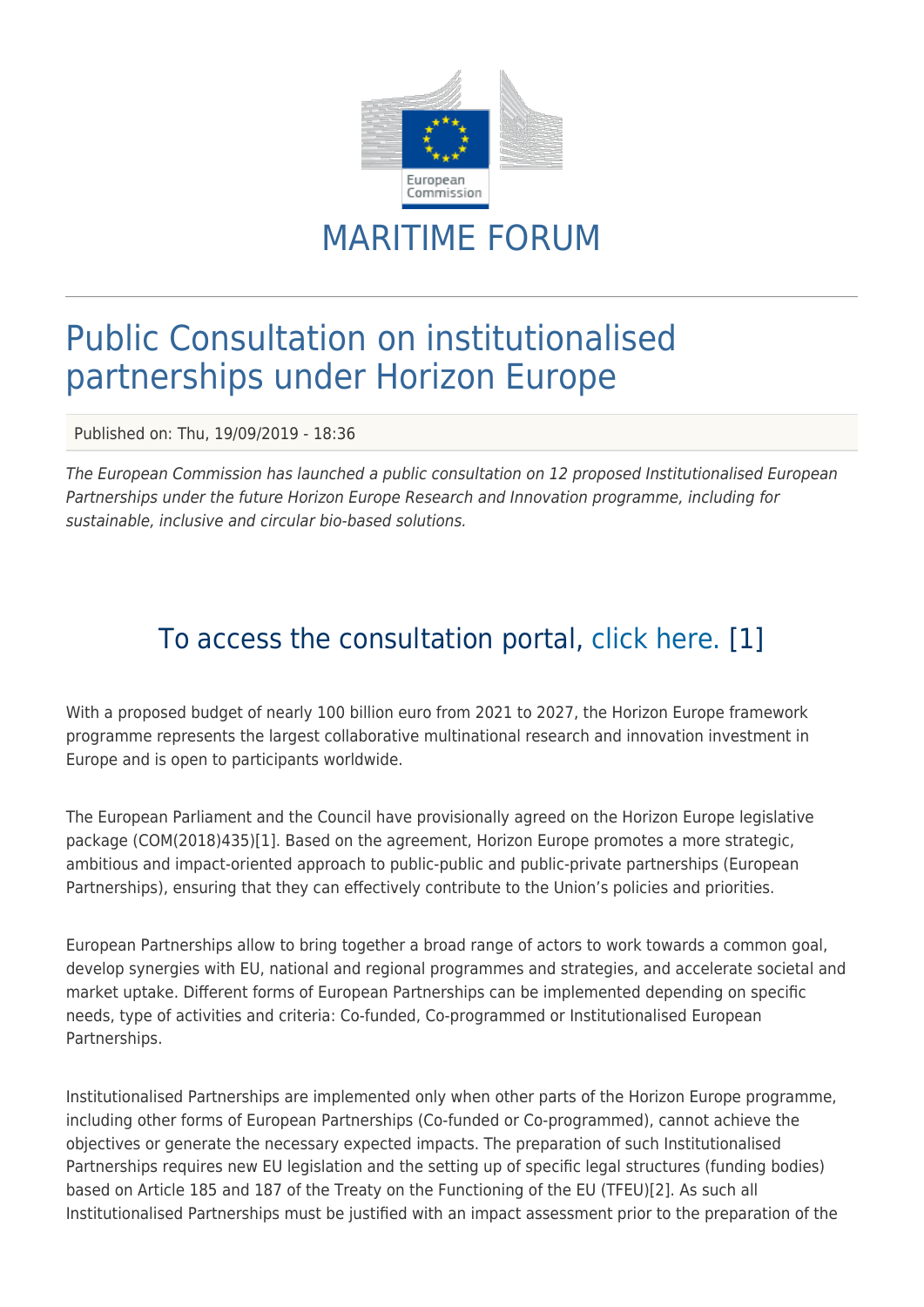legislative proposals.

The European Commission is currently running the impact assessment of 12 candidate Institutionalised European Partnerships in the following priorities:

- 1. EU-Africa research partnership on health security to tackle infectious diseases (Global Health)
- 2. Innovative Health Initiative
- 3. Key Digital Technologies
- 4. Smart Networks and Services
- 5. European Metrology
- 6. Transforming Europe's rail system
- 7. Integrated Air Traffic Management
- 8. Clean Aviation
- 9. Clean Hydrogen
- 10. Safe and Automated Road Transport
- 11. Circular bio-based Europe: sustainable innovation for new local value from waste and biomass
- 12. Innovative SMEs

This public consultation aims to collect the views of stakeholders and citizens on the need for such Institutionalised European Partnerships and will feed into the impact assessment process. This consultation is structured in two parts: Part 1 covering all candidate Institutionalised European Partnerships and Part 2 specific to each candidate. We invite you to provide feedback on any of the candidate Institutionalised European Partnership.

The questionnaire is available in English, French and German and you can reply in any EU language. You can pause any time and continue later. Your contribution is downloadable once you have submitted your answers.

Responses received after the closing date will not be considered. Questionnaires sent by e-mail or on paper will not be analysed except those due to accessibility needs of people with visual disabilities and their representative organisations.

A summary on the outcome of the public consultation will be published by the Commission services on the 'Have your say' portal [2].

We thank you for your participation.

Protection of personal data [3] Privacy statement [4] on the protection of personal data in EU Survey

[1] Legal texts for Horizon Europe to be found here: https://ec.europa.eu/commission/publications/research-and-innovation-including-horizon-europe-iter-and-e uratom-legal-texts-and-factsheets\_en [5] [2] Following Article 8(1)(c) of the proposed Regulation for Horizon Europe